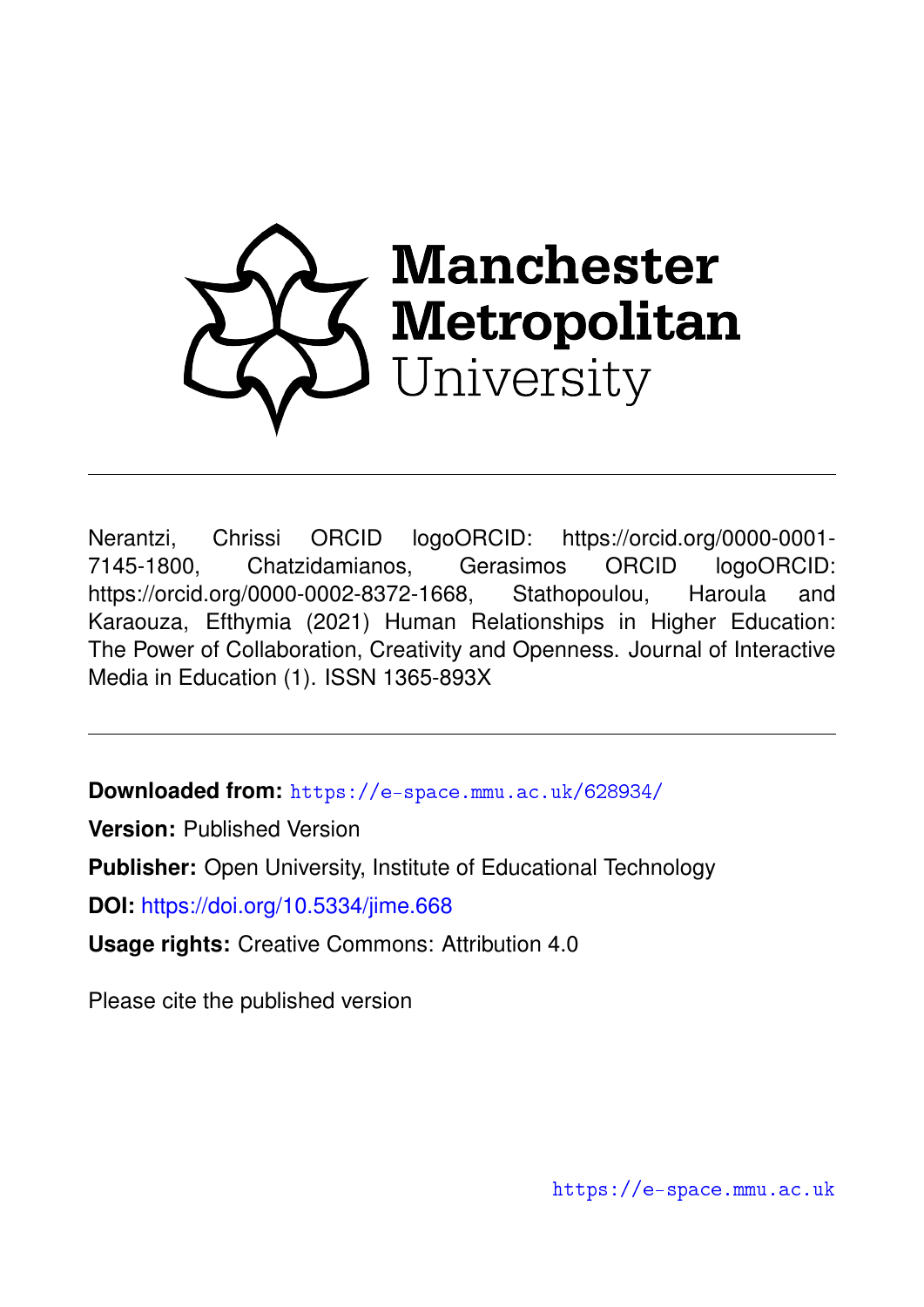## Human Relationships in Higher Education: The Power of Collaboration, Creativity and Openness

**CHRISSI NERANTZI GERASIMOS CHATZIDAMIANOS HAROULA STATHOPOULOU EFTHYMIA KARAOUZA** 

*[\\*Author affiliations can be found in the back matter of this article](#page-8-0)*

SPECIAL COLLECTION: GO-GN

**ARTICLE**

## lu ubiquity press

#### **ABSTRACT**

We educators may have been obsessed with perfection, expertise, polished experiences and performances too much for too long. Where is the human? Ironed out? This provocative opinion paper is a collection of the authors' reflections based on experiences, observations, ideas and readings. We invite educators to consider and explore what may help them (re-) connect with their inner selves and others socially, emotionally and cognitively in the context of learning and teaching in HE during the COVID-19 pandemic and beyond. With reference to a collaborative creative initiative that was implemented under the auspices of the Global OER Graduate Network, the paper aims to instigate a discussion around the importance of building and sustaining effective relationships in HE. These are perceived as the drivers that potentially boost participation and student success using collaboration, creativity and openness. Working in partnership with students, recognising and accepting individuality as well as creating opportunities for connection can support the operationalisation of these reflections in practice.

#### CORRESPONDING AUTHOR: **Chrissi Nerantzi**

Manchester Metropolitan University, GB

*[c.nerantzi@mmu.ac.uk](mailto:c.nerantzi@mmu.ac.uk)*

#### KEYWORDS:

Human relationships; open communities; collaboration; creativity; GO-GN

#### TO CITE THIS ARTICLE.

Nerantzi, C, Chatzidamianos, G, Stathopoulou, H and Karaouza, E. 2021. Human Relationships in Higher Education: The Power of Collaboration, Creativity and Openness. *Journal of Interactive Media in Education*, 2021(1): 26, pp. 1–11. DOI: *[https://doi.](https://doi.org/10.5334/jime.668) [org/10.5334/jime.668](https://doi.org/10.5334/jime.668)*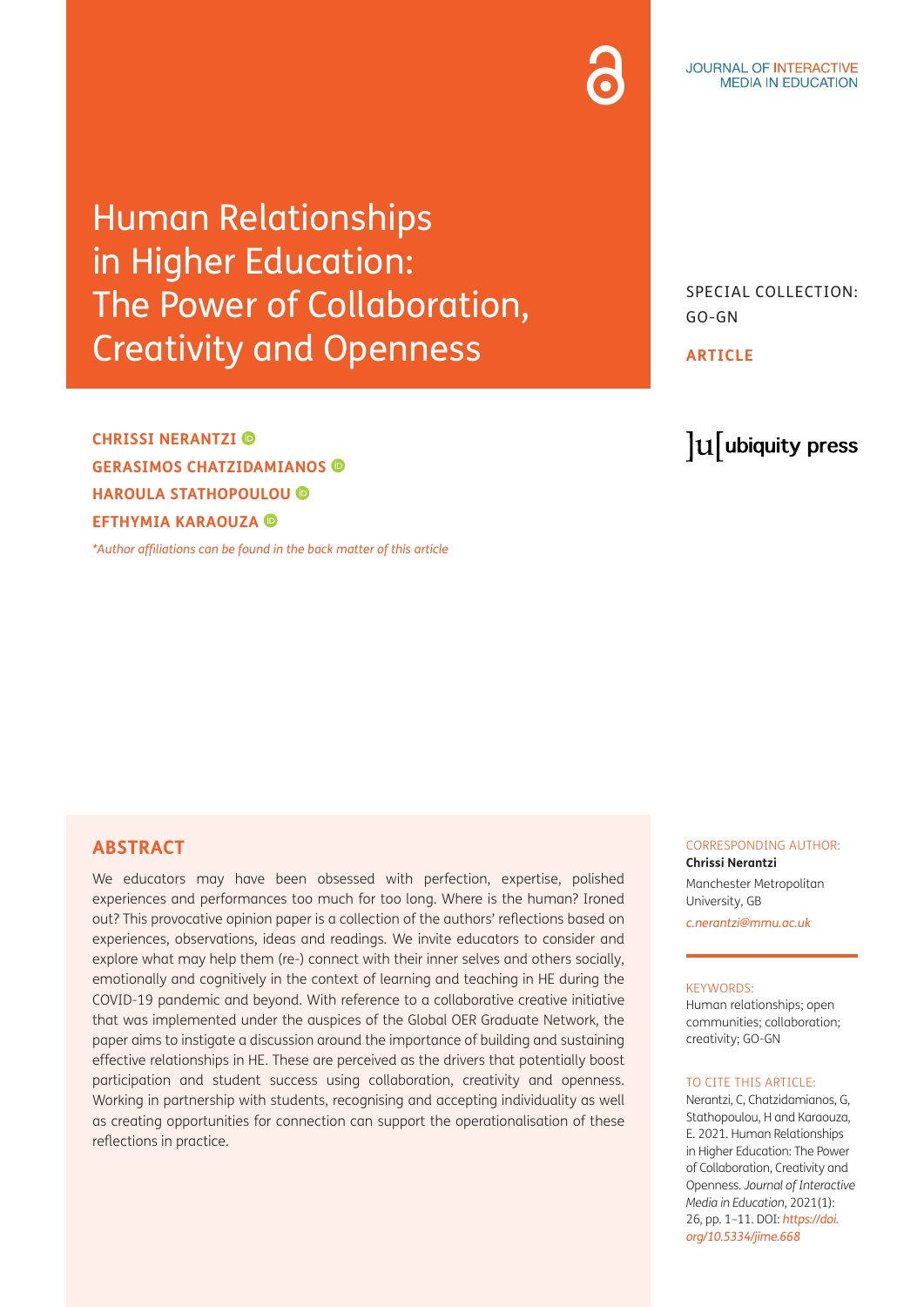#### **CONTEXT**

The COVID-19 pandemic is here. It has shown us the real value of being ourselves, real people with imperfections and insecurities, who are longing to share, relate and connect with other people and ideas. In pandemics, however, one needs protection. Relatedly, we have heard a lot about Personal Protective Equipment (PPE) (or the lack of it…) during the pandemic. Based on their experiences and observations, Chatzidamianos and [Nerantzi \(2020\)](#page-10-0) stitched together a different kind of PPE specifically designed for Higher Education (HE). This PPE consists of People, Positivity and Emotions and through this the importance of the social and emotional aspects of learning and teaching especially during challenging times are illuminated. This PPE sheds light on the importance of the relational aspects of teaching and learning which makes it particularly relevant to this paper.

But we always knew… that we are by nature "social animals" (Aristotle, writing in 350BC). Freire [\(2007](#page-9-0): 33) noted, over two millennia later, "[T]o be in the world necessarily implies being *with* the world and *with* others." It is that togetherness we are longing for during the time where social distancing has become the new normal and which has also been our Achilles' heel in the fight against the virus. Bozkurt and Sharma's [\(2020:](#page-9-0) i) words are a powerful reminder of our current reality: "Today we are living in a strange new world where to be social means to keep distance, and weirdly, to be labelled positive has negative connotations".

Digital networked technologies create alternatives to physical contact and restrict social distancing to its physical dimension. Meanwhile, new opportunities for connection and a different type of togetherness are possible. Just imagine this pandemic broke out 20 years ago… Palmer [\(2007](#page-10-0): 11) notes that "Good teachers possess a capacity for connectedness. They are able to weave a complex web of connections among themselves, their subjects, and their students so that students can learn to weave a world for themselves." That human web has been enabled and strengthened through digital networked technologies available for over 20 years now, yet a different social inequality has emerged. The digital divide [\(Killen & Langer-Crame 2020\)](#page-10-0) has left many in society with restricted or even no access to what has now become part of the essential digital toolkit and others may need help in understanding how to use it. These are important issues that need to be addressed in order to enable, foster and sustain democratic participation in learning and educational opportunities. Such opportunities will target those who need them the most and are excluded by default as they have no or only limited access to digital and networked technologies used in learning communities.

#### **CONNECTIONS, COLLABORATIONS AND COMMUNITY**

When we talk about connections, can this also mean community? Siemens [\(2006](#page-11-0): 112) makes this link by recognising that "essentially, a community is a connection-forming space." A space that is not occupied by heartless cognitive machines, but by people fuelled by experiences, stories, emotions and social relationships. Taken together, these feed and shape our affect, wellbeing and growth, individually and collectively. This is what moves people forward and upwards but also accompanies us to live to the full in the moment, the now and be alive with all our senses and be curious about the world around us, imagine, be disappointed, experiment, fail, try again, invent.

Our relationships are fundamental in how we feel about ourselves, others and the world. This does not only apply to our personal lives and the communities we live within. HE lives through the communities it serves. Although [Bloom's \(1956\)](#page-9-0) early work emphasised the importance of moving towards higher order thinking in the cognitive domain, one can only wonder; what about the affective and the kinaesthetic domains which play an equally important role in the ways we learn and are fundamental within relationships?

HE is the engine that creates and disseminates knowledge. While these functions are fundamental, HE is also about the human beings, us, our relationships with each other, communities, society and the world and how the interaction between these can empower us to make a positive change. Is this an overly romantic view? Or is it *simply* the core purpose of HE which is no longer being fulfilled. [Murphy and Brown \(2012:](#page-10-0) 645) talk about the need for a relational pedagogy stating that such "an approach to HE is needed which recognises that learning comes from interrelational experiences that address academic, intellectual and

Nerantzi et al. **2** *Journal of Interactive Media in Education* DOI: [10.5334/jime.668](https://doi.org/10.5334/jime.668)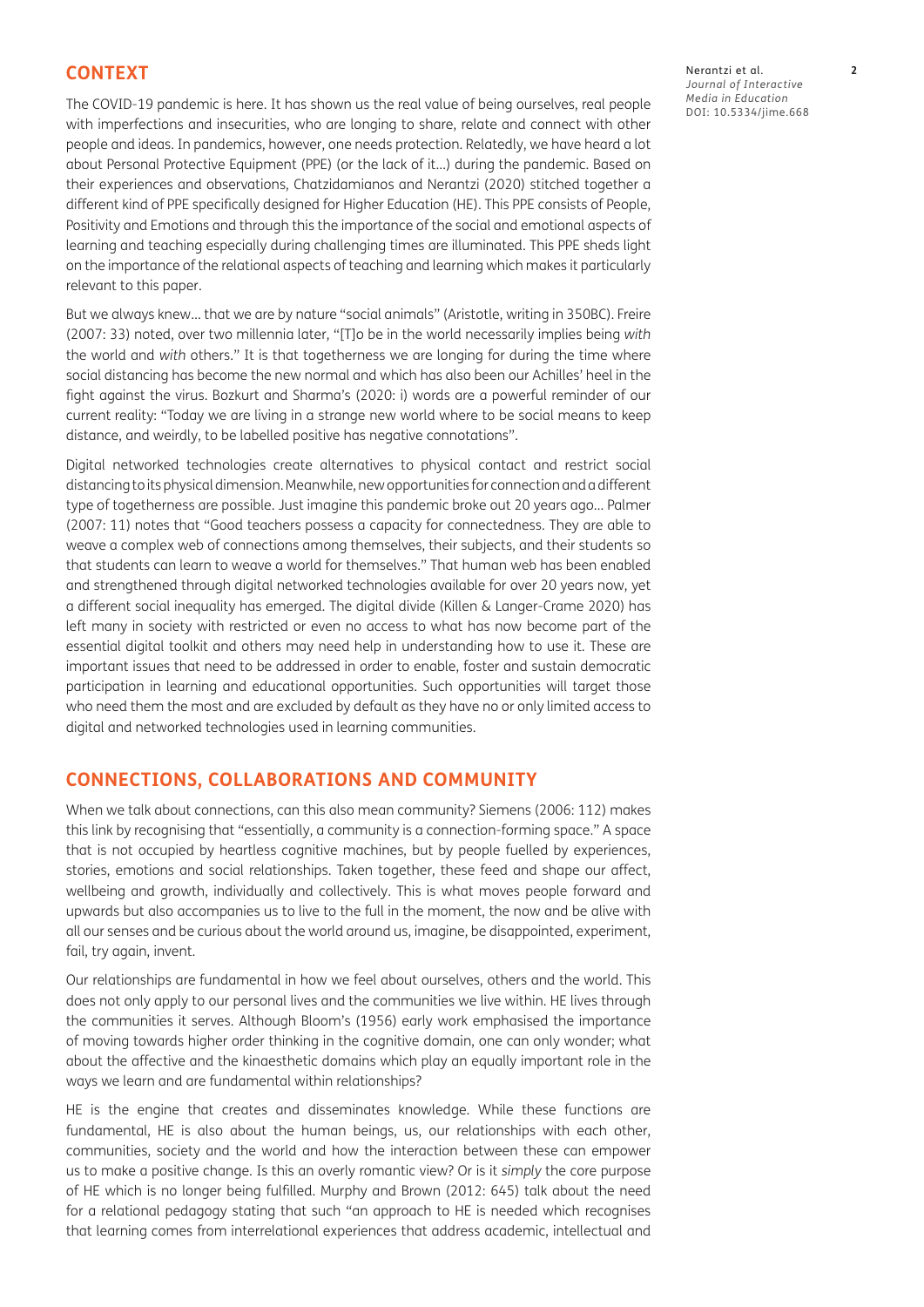social agendas, where values are explicitly articulated as part of the student experience." The role of relationships is reflected in a number of evidence-based pedagogical frameworks, empirical and conceptual ones, that have been developed to support learning and teaching in a digital world. In her review, [Nerantzi \(2017\) i](#page-10-0)dentified that such frameworks have four common enabling factors for learning supported by technology: 1. Tutor support, 2. Activities, 3. Choice, 4. Community. These factors can provide a useful guide also in the context of block teaching ([Nerantzi & Chatzidamianos 2020\)](#page-10-0) as they help focus on what can make a difference to students. Within the Community of Inquiry Framework [\(Garrison, Anderson & Archer 2000\)](#page-9-0) the importance of teacher and social presence to complement cognitive presence in order to establish a community is recognised. While [Shea, Hayes and Vickers \(2010\)](#page-11-0) found that tutor visibility plays a significant role in establishing a community, a review of the Community of Inquiry Framework by [Armellini and De Stefani \(2016\)](#page-9-0) illuminated the central role social presence plays in building and sustaining a community of inquiry. The more recent work by Gilpin ([2020:](#page-9-0) 39) also highlights the importance of social interaction and collaborative learning as enablers for online settings whereby students are "craving authentic interactions".

These, however, are not new constructs within the education literature. In his early work *Experience and Education*, [Dewey \(1938\)](#page-9-0) pioneered the idea of interactions in teaching and learning, and their fundamental role in providing a transformative life experience to students. Dewey's ideas have been operationalised through what is known as experiential learning, but can also be seen through the marketisation of HE where institutions invest in the 'student experience'. Although 'experience' remains a contested construct with multiple scholars debating its epistemological and ontological conceptualisation, our understanding of the concept follows that of Beard ([2010](#page-9-0): 17), who argues that

"…a sense-making process involving significant experiences that, to varying degrees, act as the source of learning. These experiences actively immerse and reflectively engage the inner world of the learner, as a whole being (including physical-bodily, intellectually, emotionally, psychologically, and spiritually) with their intricate 'outer world' of the learning environment (including belonging and acting—the conative—in places, spaces, within the social, cultural, and political milieu) to create memorable, rich, and effective experiences for, and of learning".

Connections, collaborations, learning communities and our physical, cognitive and emotional interactions with them could prove to be an effective way towards meaningful and transformative teaching and learning practices. With the sense of safety being threatened as a result of the COVID-19 pandemic, how could community and the relationships we develop within these, however, make us feel safe? The need for safety could be operationalised by the development and fostering of educational spaces where we can open up, be our real selves, trust each other, develop confidence in ourselves. Such spaces can help people express and develop, forgive and tolerate but also respect, accept and celebrate others as they are, with their imperfections, magic uniqueness and human creases. In experiential education, Jeffs and Smith ([2005](#page-10-0): 59) argue that learning is liberating as it allows people 'to be "set free"'. For [Nerantzi \(2017\) t](#page-10-0)his is achieved through community learning experiences designed for HE staff as learners engaging in open academic development courses, as a phenomenographic study showed. This is because community in open and online settings was found to be experienced in three distinct ways:

- **1.** Learners were seeking to be part of a community and cultivated social relationships within the course. Synchronous video meeting technologies helped them in this process. The cross-boundary nature of the groups was especially attractive to participants and generated increased interest for each other.
- **2.** Learners were seeking to be part of a local or existing support community, outside the course, with individuals they already knew and had common interests with.
- **3.** Learners also saw the course as a community that continued beyond the pre-defined course timeframe. The cross-institutional and cross-boundary dimensions of the course, that also brought together formal and informal learning using social media, presents a new academic development approach that is a continuum.

Community seems to be an enabling factor for collaboration as the above study indicates; also advocated by [Gilpin \(2020\)](#page-9-0) and [Brown \(2001\)](#page-9-0) who believed that community can in fact boost

Nerantzi et al. **3** *Journal of Interactive Media in Education* DOI: 10.5334/jime.668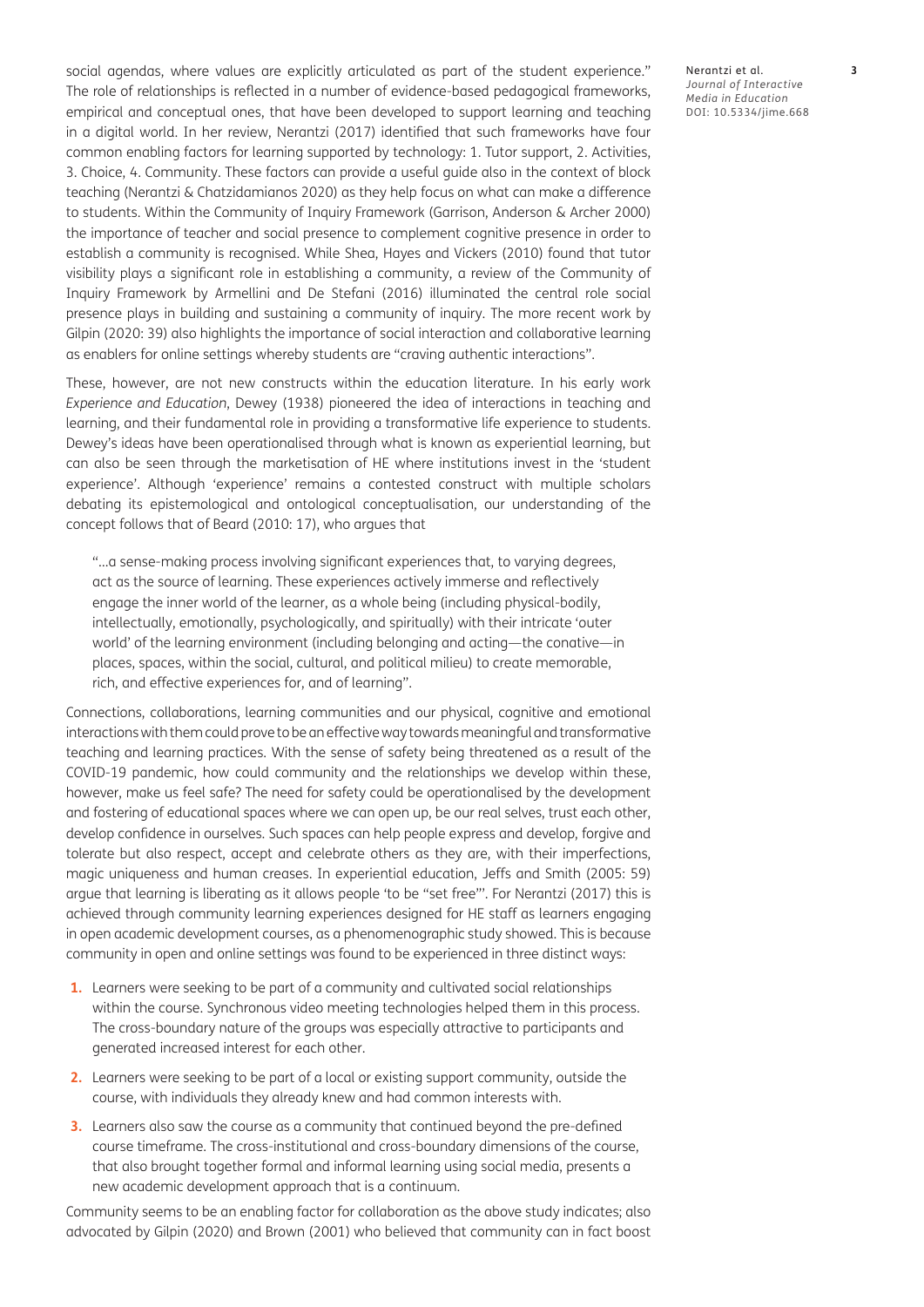collaboration. A study by [Sadiq \(2021\)](#page-11-0) during the pandemic also confirmed the power of virtual communities for academics to come together to support each other, learn together and feel a sense of togetherness. These findings confirmed [Nerantzi and Gossman's \(2018\)](#page-10-0) call for a new model for academic development based on Siemens' [\(2006](#page-11-0): 40) notion of community-based learning – something previously also suggested by [Brown \(2001\).](#page-9-0) [Ehlers \(2020\)](#page-9-0) more recently highlighted that learning communities play a key role for learning. While Alberti ([2020](#page-8-1): online) suggests that community is "critical to preventing unwanted loneliness" and feeling connected emotionally, [Bozkurt et al. \(2020\)](#page-9-0) highlight the need for more innovations in developing and fostering community. Finally, [James and Brookfield \(2014\)](#page-10-0) propose that nurturing creativity in communities can make a difference in student engagement, participation and learning.

Why is it, however, that 'engagement' often seems to be perceived as something that relates predominately to the degree a student engages with the course and associated learning activities [\(Dunbar-Morris et al. 2021\)](#page-9-0)? What about the academic's authentic engagement, beyond presence and visibility? h[ooks \(1994\)](#page-10-0) calls for a confessional approach where academics model risk taking, opening up and experiential storytelling as these strategies can bring students and academics closer together and help them establish humane connections and relationships during the learning process. They note characteristically that

"In my classroom I do not expect students to take any risks that I would not take, to share in any way that I would not share. When professors bring narratives of their experiences into classroom discussions it eliminates the possibility that we can function as all-knowing, silent interrogators. It is often productive if professors take the first risk, linking confessional narratives to academic discussions so as to show how experience can illuminate and enhance our understanding of academic materials. But most professors must practice being vulnerable in the classroom, being wholly present in mind, body, and spirit." (h[ooks 1994](#page-10-0): 21).

Admittedly, not all disciplines lend themselves to confessional narratives that can enhance a session; nor can all academics become more confessional as h[ooks \(1994\)](#page-10-0) might have preferred. In our experience from teaching in a Department of Psychology, however, we know from student feedback that sessions where we have shared work experiences about patients from clinical practice, or our own career trajectories, or even anxieties for a deadline that we have to meet (e.g. funding application) were very positively commented. Consider the student feedback below:

"when you shared in class that for your CPD<sup>1</sup> you also study for an MSc and work towards your dissertation submission deadline, I felt that you can relate with us on a different level because you and we are all going through the same journey together" (anonymous student feedback, Manchester Metropolitan University, 2021).

Sharing a personal challenge (i.e., meeting a deadline) formed the foundation upon which a connection was formed. It is such confessional attitudes that we feel would benefit relationship building with students. It is such confessional attitudes that would model to students how to take risks and that it is OK to be vulnerable with others. It is such confessional attitudes that would indicate how deeply an academic engages with their students. A prerequisite, of course, is the existence of a safe space where sharing can happen.

If indeed we can harness the power of community or communities for learning even further, creating safe spaces within these will be important. In communities we seed and nurture relationships of trust that will help us grow emotionally and socially, not just for life but also for learning and teaching as these are not activities or processes that happen outside the human experience but within it. Social and emotional learning is often explored in the context of school education ([CASEL 2020\)](#page-9-0). It is, however, equally important in HE. [Murphy and Brown \(2012:](#page-10-0) 648) recognise this and advocate for a relational pedagogy for HE as an alternative to managerial and consumeristic strategies. The authors suggest that

"rather than offering a pathology of student learning or failure of tutor skills and techniques, a relational pedagogy locates failures, crises and difficulties within the relationships that the student establishes with tutors, peers, the institution (as a disembodied other) and the discipline under study."

1 CPD: Continuous Professional Development.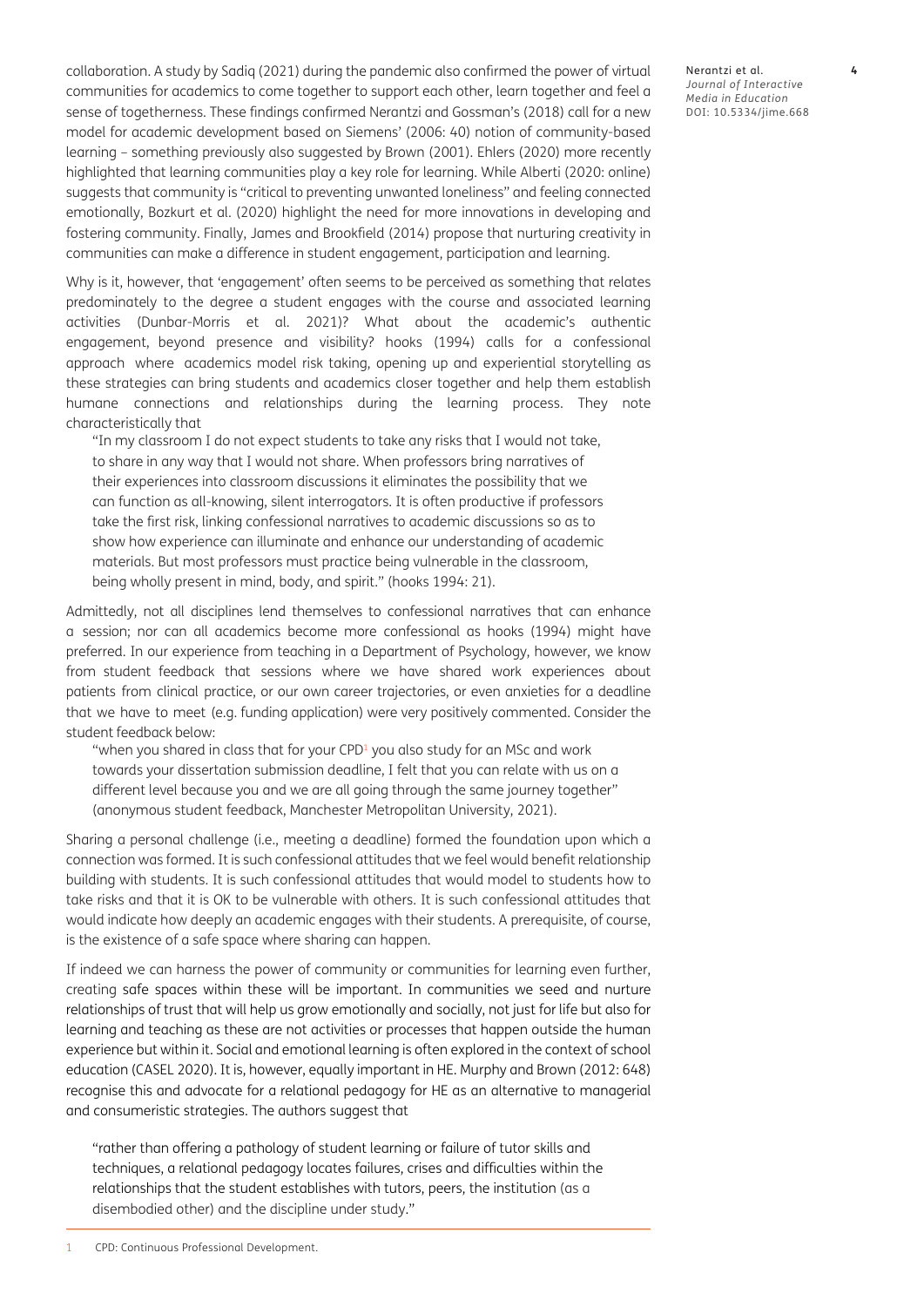Endorsing such a relational approach to teaching and learning could potentially help the university community as a whole to develop, through the identification of challenges that can collectively be addressed. Indeed, the system of student reps, which is well-established across the UK HE sector, works towards this direction by fostering a collaborative partnership between the student body, the academic staff and the support services.

#### **OPENNESS AND CREATIVITY IN FOSTERING COMMUNITY**

How can we keep our curiosity and imagination alive? How can we grow it and what are the conditions to make this happen (more)? Judson ([2019:](#page-10-0) online) suggests that "we live and thrive in communities. We imagine ideas, stories and images that unite us and help us evolve within communities".

The importance of emotional learning also features in the affective dimensions of student feedback ([Ajjawi & Boud 2018](#page-8-1)). To that front, open education might help. Weller [\(2014](#page-11-0): 136) states that "sharing as widely as possible should be at the heart of educational practice". The Open Education Movement and its people, their resources, practices and research, worldwide have been sharing their work generously to make education accessible to all as a social mission and also support the United Nations Sustainable Development Goal 4: Ensure inclusive and equitable quality education and promote lifelong learning opportunities for all [\(United Nations 2015](#page-11-0)). Networks and open communities of practitioners and researchers have created hubs for such sharing, peer support and innovations. Examples include the #phdchat community that is fostered via a hashtag on Twitter and is widely used by PhD researchers for informal peer support and the #femedtech collective that advocates for gender balance for all those practising and researching in educational technology. In a phenomenographic study into open cross-institutional academic development [Nerantzi \(2019b\)](#page-10-0) found that open cross-boundary communities that bring together diverse individuals (staff and students) from different disciplines, backgrounds and sectors can be particularly transformative for fostering relationships and boosting learning and development. The leaky institution [\(Wall 2015\)](#page-11-0), the unbounded curriculum ([Hall & Smyth 2016\)](#page-9-0) and the porous university [\(Macintyre 2016\)](#page-10-0) are all concepts that lie within the boundary crossing opportunities presented for HE. Traditionally, university courses are available for those registered formally and involve a more closed group of students. Cross-boundary learning experiences are more porous and public and seamlessly mix formally registered students or learners with open learners and potentially experts that have no formal association with the particular course or the institution. It is the diversity of voices, people and backgrounds that acts as a curiosity trigger and motivator and can enrich, open-up our worldview and foster human relationships that are supportive and often lead to social connections and collaborations ([Nerantzi 2017;](#page-10-0) [Roberts et al. 2020\)](#page-11-0). Treviranus ([2016](#page-11-0): 7) emphasises that "it is our variability that gives us collective strength" and this is what is often experienced in such open communities where like- and other-minded individuals are coming together and often connect on a humane level creating relationships that can be lasting. However, for such Open Education Practices<sup>2</sup> to be successful, Funk [\(2021:](#page-9-0) 1) argued that we need to foster cognitive compassion as opposed to "a panic-induced care narrative for more sustainable caring academic and professional capabilities". Modelling such behaviour, the author argued, could help students develop their own agency through the realisation that respecting different perspectives openly and with compassion is effective. Moving away from an emotionally driven intimacy, [Funk \(2021\)](#page-9-0) placed special emphasis on the term "authentic care" towards students as a means to achieve a more sustainable framework of practising cognitive compassion. Such an approach would be particularly effective in diverse student cohorts (backgrounds and disciplines) who, however, share similar needs.

Meanwhile, creativity also plays a key role in bringing people together [\(James & Brookfield 2014](#page-10-0)). Before the pandemic, [Crawford et al. \(2018\)](#page-9-0) in their report on a major research project funded by the Arts and Humanities Research Council, UK, found that creative arts practised within communities have the power to reduce social isolation, help individuals express emotionally and cognitively, feel better about themselves and heal. We have indeed seen this in a plethora

Nerantzi et al. **5** *Journal of Interactive Media in Education* DOI: 10.5334/jime.668

<sup>2</sup> Open Education Practices are "collaborative practices that include the creation, use, and reuse of OER, as well as pedagogical practices employing participatory technologies and social networks for interaction, peerlearning, knowledge creation, and empowerment of learners" ([Cronin, 2017](#page-9-0): 4).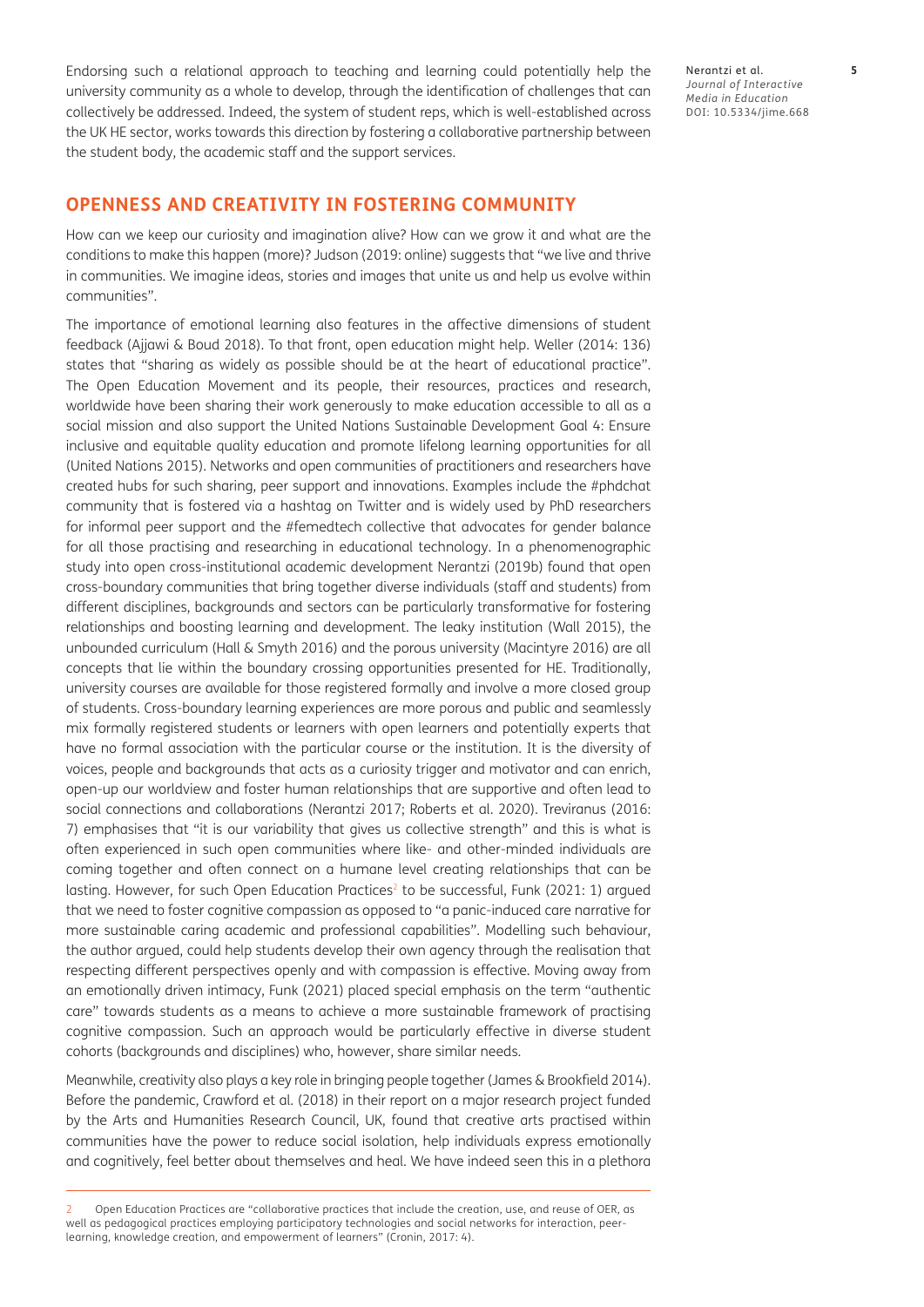of ways during the pandemic and the explosion of arts practices and playful experimentation widely shared through social media channels that evidence the appetite of individuals to engage and participate to bring positivity, purpose and a sense of wellbeing (e.g. #badbugsbookclub, #EdDev #knitting, #makeatgrow, #creativeHE, @64 Million Artists). Creativity, however, is not equally important in all disciplines, subjects and professional areas. When we think about creative learning and teaching, we know that some of the approaches are often seen as risky and are often eliminated [\(Nelson 2018](#page-10-0)). As Nelson notes, we often indirectly penalise creativity by focusing on how well a student's work is constructively aligned with the learning objectives. Although well intended, constructive alignment encourages a rather 'mechanistic scoping and strategy' in the student 'rather than curiosity' (p. 41). Creativity, however, is perhaps, misunderstood. By creativity we mean being resourceful and inventive in everyday activities with the view to problem-find and problem solve in ways that improve and add value to a process, an output or a product. Creative approaches are vital for learning and teaching [\(James & Nerantzi](#page-10-0)  [2019](#page-10-0)) including learning through play, making and storytelling. Brown ([2009](#page-9-0): 197) recognises that "play sets the stage for cooperative socialization. It nourishes the roots of trust, empathy, caring, and sharing." While play has often been seen as "kid stuff" and "trivial" ([Nussbaum](#page-10-0)  [2013](#page-10-0): 118) a shift is happening whereby play and playful learning are increasingly recognised as a valid learning and teaching approach that is entering and spreading across HE in a range of applications ([James & Nerantzi 2019\)](#page-10-0). Indicatively, the conceptual Playground model [\(Nerantzi](#page-10-0)  [2015](#page-10-0); [2019a](#page-10-0)) that was constructed based on community-based learning experiences in open settings and particularly the course and open community Creativity for Learning (#creativeHE), marries the Three Main Theories of Teaching [\(Ramsden 2008\)](#page-10-0); the Creativity and Learning Ecologies [\(Jackson 2015\)](#page-10-0) with the Cognitive [\(Bloom 1956](#page-9-0)), Affective [\(Krathwohl, Bloom & Masia](#page-10-0)  [1964](#page-10-0)) and Psychomotor Domains [\(Harrow 1972;](#page-10-0) [Simpson 1972\)](#page-11-0). It is the application of such a model that creates the necessary safe spaces discussed earlier, within which trust can be developed, connections can be formed and community is fostered.

### **AN EXAMPLE FROM PRACTICE**

In this section, an example from practice linked to an open community is presented with the view to demonstrate how openness and creativity can help towards relationship building, completion of studies at doctoral level, engaging in collaborative projects and generating outputs.

The Global OER Graduate Network ([GO-GN](https://go-gn.net/)) was started in 2013 by Fred Mulder (Open University in The Netherlands) and Rory McGreal (Athabasca University, Canada). Led by Martin Weller (The Open University, U.K.) and funded by the William and Flora Hewlett Foundation, the GO-GN brings together doctoral students in open education at various stages of their journey. It has since become a vital, effective and caring hub for peer academic and emotional support. Sharing and collaboration within GO-GN extends beyond individual doctoral journeys. Mantai [\(2017](#page-10-0): online) recognises that "[I]t is no secret that it takes a village to raise a PhD graduate." The need for support beyond the supervisory team is recognised also by [Bastalich \(2017\)](#page-9-0) who argues that peer support networks are extremely important for doctoral students. Experiences in GO-GN seem to confirm this [\(Weller et al. 2020\)](#page-11-0).

During the COVID-19 pandemic a GO-GN collaborative picture book project brought together GO-GN members and alumni and supported a GO-GN Fellowship ([Nerantzi 2020\)](#page-10-0). Through this work, a GO-GN picture book team was formed. Members of the team were keen to contribute to something novel, which was outside the boundaries of their specialisation and expertise and were prepared to experiment and immerse themselves in new experiences. Through open, collaborative and creative work the team who practised in different parts of the world, felt that they were in a safe environment in which judgement was suspended, where they could be truthful to themselves and have their diverse voices heard and considered ([Corti et al. 2021](#page-9-0); [Pulker & Nerantzi in press\)](#page-10-0). They, therefore, felt motivated to contribute to something they had never done before, took risks and were prepared to experiment and immerse themselves in new experiences that were not always comfortable. Following a co-designed co-produced approach, the GO-GN picture book team reached out to the GO-GN and the wider open education communities for input and critique on the book during all stages of development and production, including the writing and illustrating of the story. The team's openness to otherness, different perspectives and novel ideas but also the suspension of judgement during the creative process

Nerantzi et al. **6** *Journal of Interactive Media in Education* DOI: 10.5334/jime.668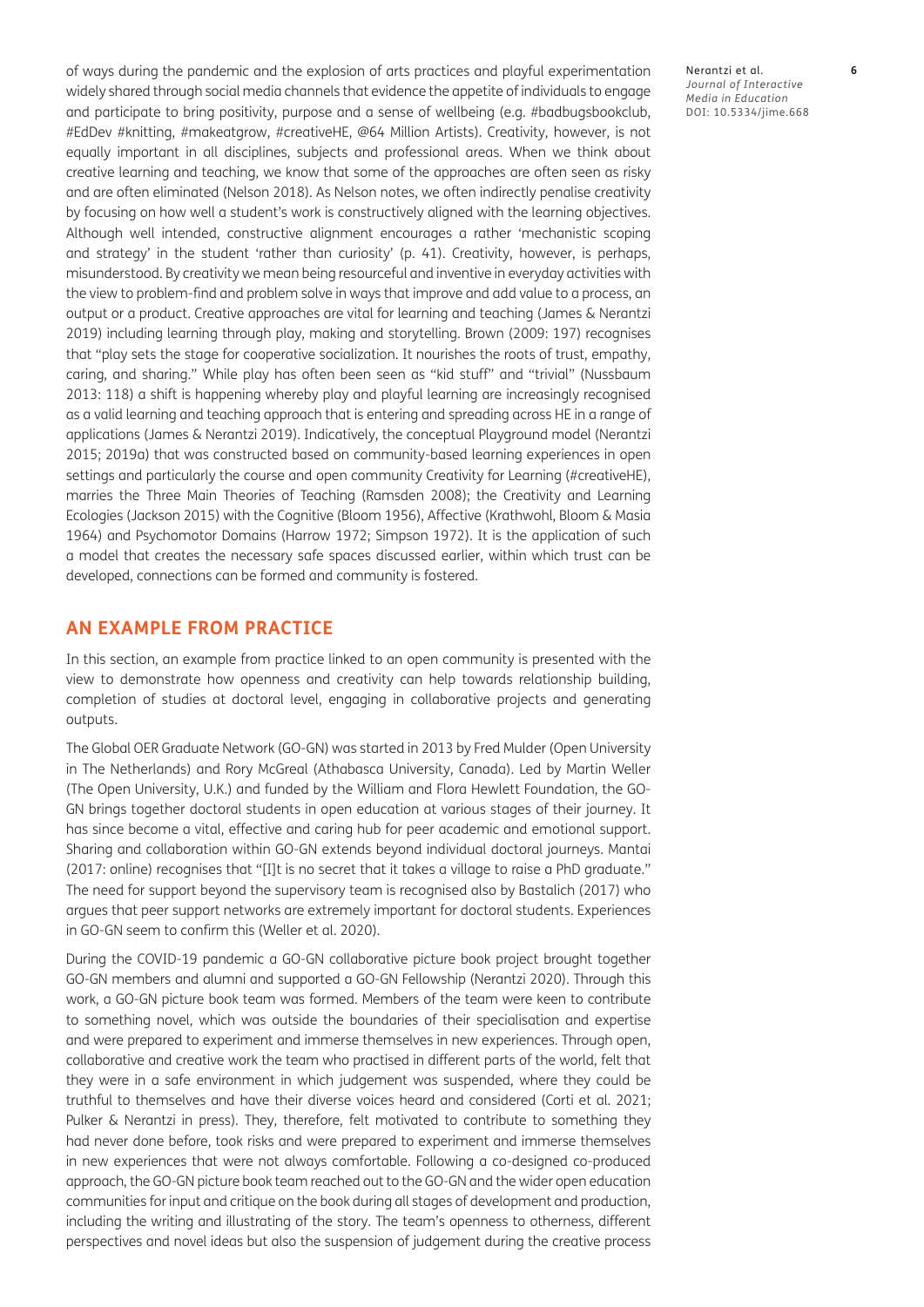fostered an inclusive space and indeed a community in which everything was respected and considered. This creative collaborative project seems to have further strengthened their personal and professional connections and relationships and led to the creation of a truly collaborative output that provided a shared sense of ownership. The picture book is publicly available and has been translated into over 20 languages thanks to members of the team and the wider open education community who embraced this project [\(Nerantzi et al. 2021](#page-10-0)). While this project is an example of how a community of learners can engage in creative activities and collaboration to strengthen their relationships and produce a co-created shared output, it also provides food for thought of how such activities could be used more widely within undergraduate and postgraduate courses in HE to foster cross-boundary learning and teaching opportunities.

#### **WHAT CAN WE PRACTICALLY DO?**

Rapid shifts happened during the pandemic. Despite the challenges relatively seamless learning and teaching was enabled thanks to enormous efforts by educators, students and their institutions. Overnight, online (and in some cases blended and hybrid) delivery became the norm for HE institutions. Based on the above exploration we provide some practical advice on how educators could further develop staff and students' relationships in online and blended settings that we hope will be of value during and beyond the pandemic.

#### **WORKING IN PARTNERSHIP WITH STUDENTS IS CENTRAL**

As with every relationship, dedicated opportunity and time is needed for the interrelated experiences to bring positive outcomes. Building and sustaining the social aspect of learning through authentic relationship with our students but also supporting relationship building among students is vital. Focusing on the relationship, we need to think whether we are developing a new relationship with a specific student group or whether we need to adapt an existing relationship to address the evolving changes in expectations, resources and demands. If the former, then more effort is needed in *relating* and we have seen this happening during the pandemic as educators recognised, perhaps more than ever before, the importance to connect with their students. Consider offering a safe space for the student group and the educator to build these relationships and be part of the group. Also, assessing students' learning needs and identifying possible strategies in collaboration with students to harness the diversity they bring and create stimulating and inclusive learning experiences. These can boost their motivation to actively participate, have choice and succeed while also feeling supported and motivated to learn. The collaborative way of accessing this information will strengthen relationships and could potentially buffer the side effects of continuous change. Remember that it is important to remain open and connected with the people and the process. Students may feel lonely. How can we help them feel part of the group or the learning community? And what role can their peers play?

#### **RECOGNITION AND ACCEPTANCE**

Students and educators entering a new relationship or an adapted relationship due to course changes, systemic or wider socio-political reasons, are likely to experience gains but also losses. They will bring their own expectations, learning autobiographies and this will interact with what is on offer. By using our capacity for connectedness, we need to recognise/acknowledge the emerging opportunities and difficulties. Managing our expectations but most importantly our students' expectations is crucial. Acknowledge when something has not worked so well. Work with the students to address any challenges we can, together. Students are more likely to accept changes when there is a positive learning relationship which has been developed based on openness, trust and collaboration (cf. confessional approach: h[ooks 1994](#page-10-0)).

#### **DEVELOP CREATIVE OPPORTUNITIES FOR CONNECTION**

Some of these may be new to us and our students in an HE context. Remember, the goal is to connect, remain connected and achieve optimal engagement in whichever way engagement can be defined. This could be by developing a community to foster social learning or by bringing students and educators together to 'do things': sharing personal stories and experiences, for example, can lay the foundations to form relationships, enhance and sustain them. This, of course, needs to be operationalised to the degree and the depth that students and staff feel

Nerantzi et al. **7** *Journal of Interactive Media in Education* DOI: 10.5334/jime.668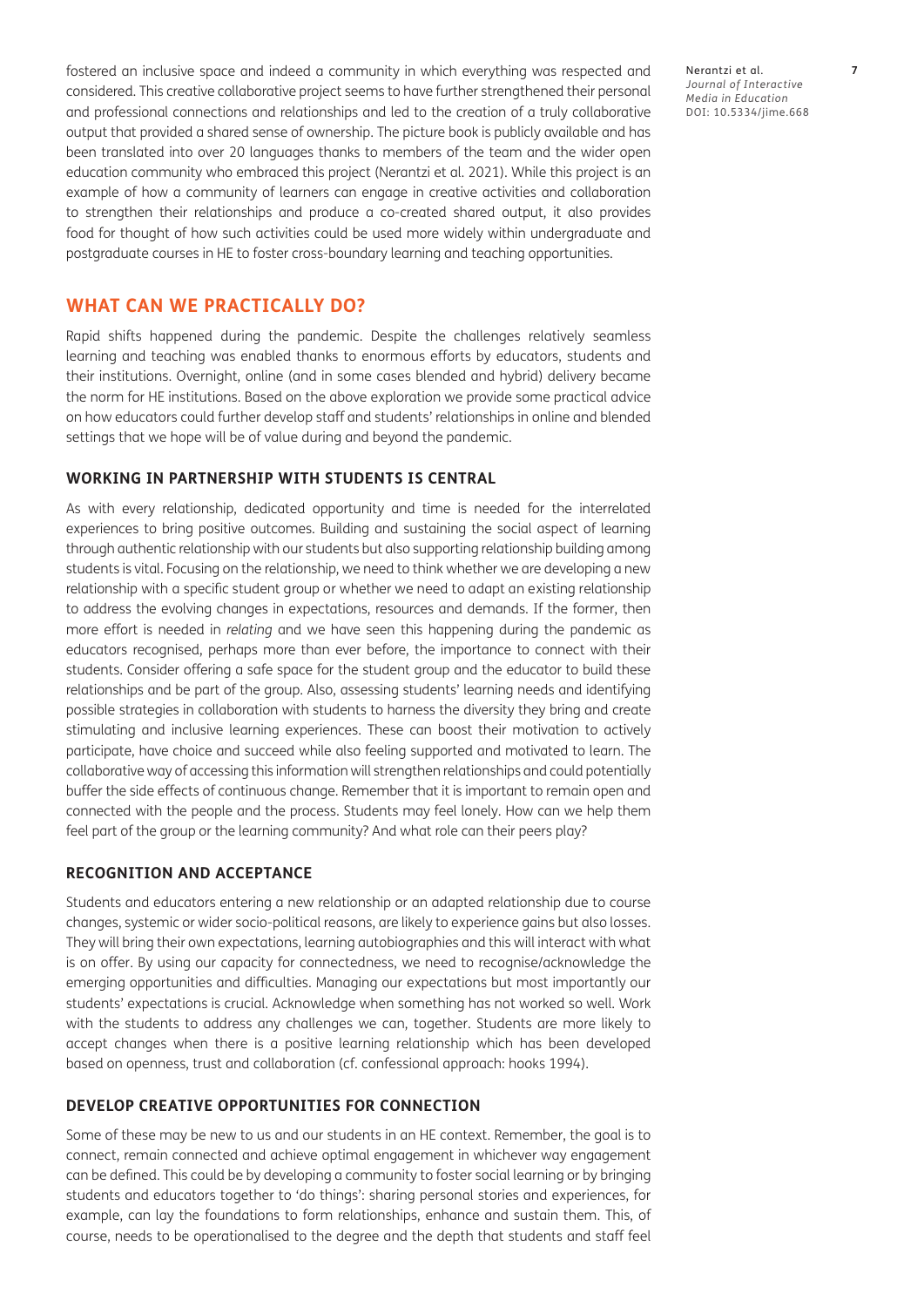<span id="page-8-1"></span>comfortable with. They can help the educator and students to open up, get to know each other better, discover shared interests and aspirations and, therefore, feel more connected to each other. Utilising creative and playful approaches can speed up the socialisation process and community building but also helps students use their resourcefulness, imagination and creativity for their personal well-being. It also boosts their engagement and performance as they will continue to expand their repertoire of tools and strategies for learning [\(Lister, Seale &](#page-10-0)  [Douce 2021](#page-10-0)). The students will also feel an improved sense of belongingness and connection with the group, which now includes the educator ([Brantmeier 2013;](#page-9-0) [Resnick 2017](#page-11-0)).

For some, if not for most educators, the new opportunities might pose a challenge as we will have to take risks, dare to try, and learn new approaches also supported or enabled by technologies, and engage in ways outside of our comfort zone. Using a new educational technology just for the sake of using it, however, is potentially more problematic than relying on an out-of-date learning tool that is tested, and that the user knows how to use to its full potential. Relatedly and whilst moving away from the notion of technological determinism (i.e. technology as causing the change, [Duffy & Henry 2016](#page-9-0)), Stokes [\(2012](#page-11-0): 8) argued that 'technology has no impact on its own – it all depends [on] how we use it'. Hence, practitioners will need to invest the time and the emotional resources to adapt to the new and more creative approaches to learning, which for some will be a challenge. To that front, reflection, peer support and staff development can help educators to open up, share and develop their practice to make a difference to students' engagement and their learning.

#### **CONCLUSION**

This article has illustrated the value of creating human relationships in learning and teaching and how this can be achieved through openness, collaboration and creativity through a GO-GN example and related experiences. Opening-up practice to create opportunities for more connected learning and development can transform learning and help educators as learners and students to join up with professional networks. Such practices can foster a culture of sharing, openness and collaboration that strengthens diverse connections and opens minds to a wide range of perspectives that have the potential to build genuine, inclusive and non-judgemental human relationships and create agency to work together for the social good. The lessons learnt based on this collective exploration bring together creativity, community and openness. While these have been studied extensively independently, in this article we have brought these together to illustrate their potential interconnectedness and value to foster togetherness. We acknowledge that our ideas have not been empirically tested but are put forward with the view to trigger further discussions, reflections and a refocused way of approaching our practice.

#### **COMPETING INTERESTS**

The authors have no competing interests to declare.

#### <span id="page-8-0"></span>**AUTHOR AFFILIATIONS**

**Chrissi Nerantzi** *[orcid.org/0000-0001-7145-1800](https://orcid.org/0000-0001-7145-1800)* Manchester Metropolitan University, GB **Gerasimos Chatzidamianos***[orcid.org/0000-0002-8372-1668](https://orcid.org/0000-0002-8372-1668)* Manchester Metropolitan University, GB **Haroula Stathopoulou***[orcid.org/0000-0002-4812-5887](https://orcid.org/0000-0002-4812-5887)* City, University of London, GB **Efthymia Karaouza***[orcid.org/0000-0003-2075-6879](https://orcid.org/0000-0003-2075-6879)* Lancaster University, GB

#### **REFERENCES**

**Ajjawi, R** and **Boud, D.** 2018. Examining the nature and effects of feedback dialogue. *Assessment and Evaluation in Higher Education*, 43(7): 1106–1119. DOI: *<https://doi.org/10.1080/02602938.2018.1434128>* **Alberti, FB.** 2020. Coronavirus is revitalising the concept of community for the 21st century. *The Conversation*, 29 April. Available at *[https://theconversation.com/amp/coronavirus-is-revitalising-the](https://theconversation.com/amp/coronavirus-is-revitalising-the-concept-of-community-for-the-21st-century-135750?__twitter_impression=true)[concept-of-community-for-the-21st-century-135750?\\_\\_twitter\\_impression=true](https://theconversation.com/amp/coronavirus-is-revitalising-the-concept-of-community-for-the-21st-century-135750?__twitter_impression=true)*.

Nerantzi et al. **8** *Journal of Interactive Media in Education* DOI: 10.5334/jime.668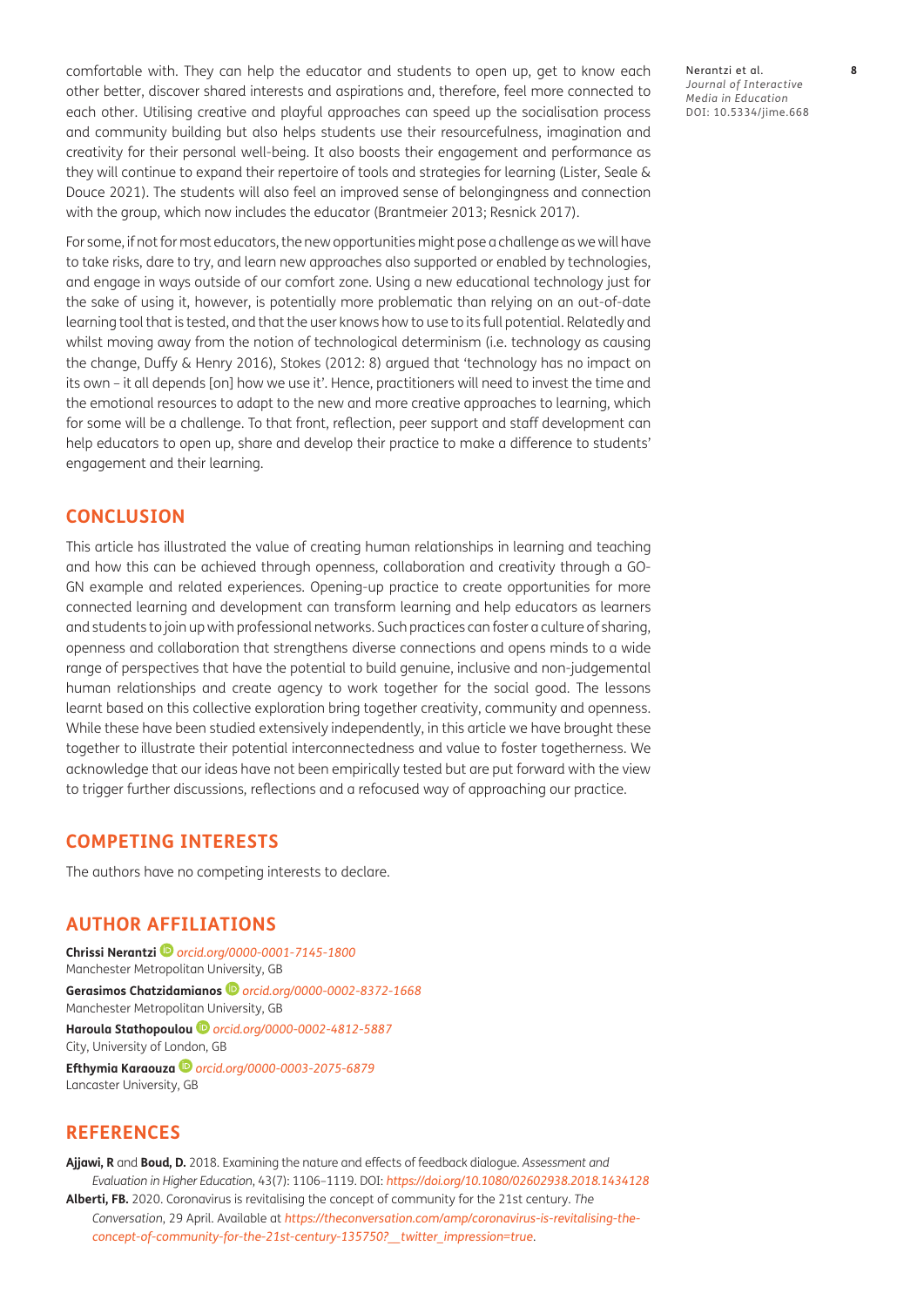- <span id="page-9-0"></span>**Armellini, A** and **De Stefani, M.** 2016. Social presence in the 21st century: An adjustment to the Community of Inquiry framework. *British Journal of Educational Technology*, 47(6): 1202–1216. DOI: *<https://doi.org/10.1111/bjet.12302>*
- **Bastalich, W.** 2017. Content and context in knowledge production: A critical review of doctoral supervision literature. *Studies in Higher Education*, 42(7): 1145–1157. DOI: *[https://doi.org/10.1080/03](https://doi.org/10.1080/03075079.2015.1079702) [075079.2015.1079702](https://doi.org/10.1080/03075079.2015.1079702)*
- **Beard, C.** 2010. *The experiential learning toolkit: Blending practice with concepts*. London: Kogan Page.
- **Bloom, BS.** 1956. *The cognitive domain: Taxonomy of educational objectives handbook I*. New York: David McKay Co Inc.
- **Bozkurt, A, Jung, I, Xiao, J, Vladimirschi, V, Schuwer, R, Egorov, G, Lambert, SR, Al-Freih, M, Pete, J, Olcott, D, Jr , Rodes, V, Aranciaga, I, Bali, M, Alvarez, Jr, AV, Roberts, J, Pazurek, A, Raffaghelli, JE, Panagiotou, N, de Coëtlogon, P, Shahadu, S, Brown, M, Asino, TI, Tumwesige, J, Ramírez Reyes, T, Barrios Ipenza, E, Ossiannilsson, E, Bond, M, Belhamel, K, Irvine, V, Sharma, RC, Adam, T, Janssen, B, Sklyarova, T, Olcott, N, Ambrosino, A, Lazou, C, Mocquet, B, Mano, M** and **Paskevicius, M.** 2020. A global outlook to the interruption of education due to COVID-19 pandemic: Navigating in a time of uncertainty and crisis. *Asian Journal of Distance Education*, 15(1): 1–126. DOI: *[https://doi.org/10.5281/](https://doi.org/10.5281/zenodo.3778083.) [zenodo.3778083](https://doi.org/10.5281/zenodo.3778083.)*.
- **Bozkurt, A** and **Sharma, RC.** 2020. Education in normal, new normal, next normal: Observations from the past, insights from the present and projections for the future. *Asian Journal of Distance Education*, 15(2). Available at *<http://asianjde.org/ojs/index.php/AsianJDE/article/view/512/329>*.
- **Brantmeier, EJ.** 2013. Pedagogy of vulnerability: Definitions, assumptions, and applications. In: Lin, J, Oxford, RL and Brantmeier, EJ (eds.), *Re-envisioning higher education: Embodied pathways to wisdom and transformation.* Charlotte, NC: Information Age Publishing.
- **Brown, RE.** 2001. The process of community building in distance learning. *Journal of Asynchronous Learning Networks*. 5(2). Available at *[https://olj.onlinelearningconsortium.org/index.php/olj/article/](https://olj.onlinelearningconsortium.org/index.php/olj/article/view/1876/707) [view/1876/707](https://olj.onlinelearningconsortium.org/index.php/olj/article/view/1876/707)*. DOI: *<https://doi.org/10.24059/olj.v5i2.1876>*
- **Brown, S.** 2009. Play. How it shapes the brain, opens the imagination, and invigorates the soul, New York: Penguin books.
- **CASEL.** 2020. *Reunite, renew, thrive: Social and Emotional Learning (SEL) roadmap for reopening school, July 2020*. Chicago, IL: Collaborative for Academic, Social, and Emotional Learning. Available at SEL-ROADMAP.pdf (*[schoolcounselor.org](http://schoolcounselor.org)*).
- **Chatzidamianos, G** and **Nerantzi, C.** 3 June 2020. Stripping the layers of the onion in learning and teaching in HE: Positive lessons learned from working during a pandemic. *Advance HE* [online]. June 2020. Available at *[https://www.advance-he.ac.uk/news-and-views/stripping-layers-onion-learning](https://www.advance-he.ac.uk/news-and-views/stripping-layers-onion-learning-and-teaching-he)[and-teaching-he](https://www.advance-he.ac.uk/news-and-views/stripping-layers-onion-learning-and-teaching-he)*.
- Corti, P, Pulker, H, Nerantzi, C, Bentley, P, Fransman, G and Roberts, V. 12 February 2021. Our story and our connection to it… #gognbp. *Global OER Graduate Network* [online]. Available at *[http://go-gn.net/](http://go-gn.net/research/our-story-and-our/) [research/our-story-and-our/](http://go-gn.net/research/our-story-and-our/)*.
- **Crawford, P, Hogan, S, Wilson, M, Williamon, A, Manning, N, Brown, B** and **Lewis, L.** 2018. *Creative practice as mutual recovery.* Research Programme Final Report. University of Nottingham. Available at *[https://www.artshealthresources.org.uk/wp-content/uploads/2019/03/2018-Creative-Practice-as-](https://www.artshealthresources.org.uk/wp-content/uploads/2019/03/2018-Creative-Practice-as-Mutual-Recovery-Final-Report.pdf)[Mutual-Recovery-Final-Report.pdf](https://www.artshealthresources.org.uk/wp-content/uploads/2019/03/2018-Creative-Practice-as-Mutual-Recovery-Final-Report.pdf)*.
- **Cronin, C.** 2017. Openness and praxis: Exploring the use of open educational practices in higher education. *The International Review of Research in Open and Distributed Learning*, 18(5). DOI: *[https://](https://doi.org/10.19173/irrodl.v18i5.3096) [doi.org/10.19173/irrodl.v18i5.3096](https://doi.org/10.19173/irrodl.v18i5.3096)*
- **Dewey, J.** 1938. *Experience and education*. New York, NY: Touchstone.
- **Duffy, R** and **Henry, M.** 2016. Death by powerpoint: Alternatives for life. *BJPsych Advances,* 22(6): 420– 427. DOI: *<https://doi.org/10.1192/apt.bp.114.013078>*
- **Dunbar-Morris, H, Ali, M, Brindley, N, Farrell-Savage, K, Sharp, L, Sidiropoulou, MP, Heard-Laureote, K, Lymath, D, Nawaz, R, Nerantzi, C, Prathap, P, Reeves, A, Speight, S** and **Tomas, C.** 2021. Analysis of 2021 differing perceptions of quality of learning (final report). University of Portsmouth. DOI: *[https://](https://doi.org/10.6084/m9.figshare.16892494.v1) [doi.org/10.6084/m9.figshare.16892494.v1](https://doi.org/10.6084/m9.figshare.16892494.v1)*.
- **Ehlers, U-D.** 2020. *Future skills. The future of learning and higher education*. Translated by U-D. Ehlers, P. Bonaudo and L. Eigbrecht. Karlsruhe: Springer. Available at *<https://nextskills.org/library/future-skills/>*.
- **Freire, P.** 2007. *Pedagogy of the heart*. New York: Continuum.
- **Funk, J.** 2021. Caring in practice, Caring for knowledge. *Journal of Interactive Media in Education*, 2021(1). DOI: *<https://doi.org/10.5334/jime.648>*
- **Garrison, DR, Anderson, T** and **Archer, W.** 2000. Critical inquiry in a text-based environment: Computer conferencing in higher education. *The Internet and Higher Education*, 11(2): 87–105. DOI: *[https://doi.](https://doi.org/10.1016/S1096-7516(00)00016-6) [org/10.1016/S1096-7516\(00\)00016-6](https://doi.org/10.1016/S1096-7516(00)00016-6)*
- **Gilpin, S.** 2020. Fostering emerging online learner persistence. *Journal of Teaching and Learning*, 14(1): 29–43. DOI: *<https://doi.org/10.22329/jtl.v14i1.6253>*
- **Hall, R** and **Smyth, K.** 2016. Dismantling the curriculum in higher education. *Open Library of Humanities*,

Nerantzi et al. **9** *Journal of Interactive Media in Education* DOI: [10.5334/jime.668](https://doi.org/10.5334/jime.668)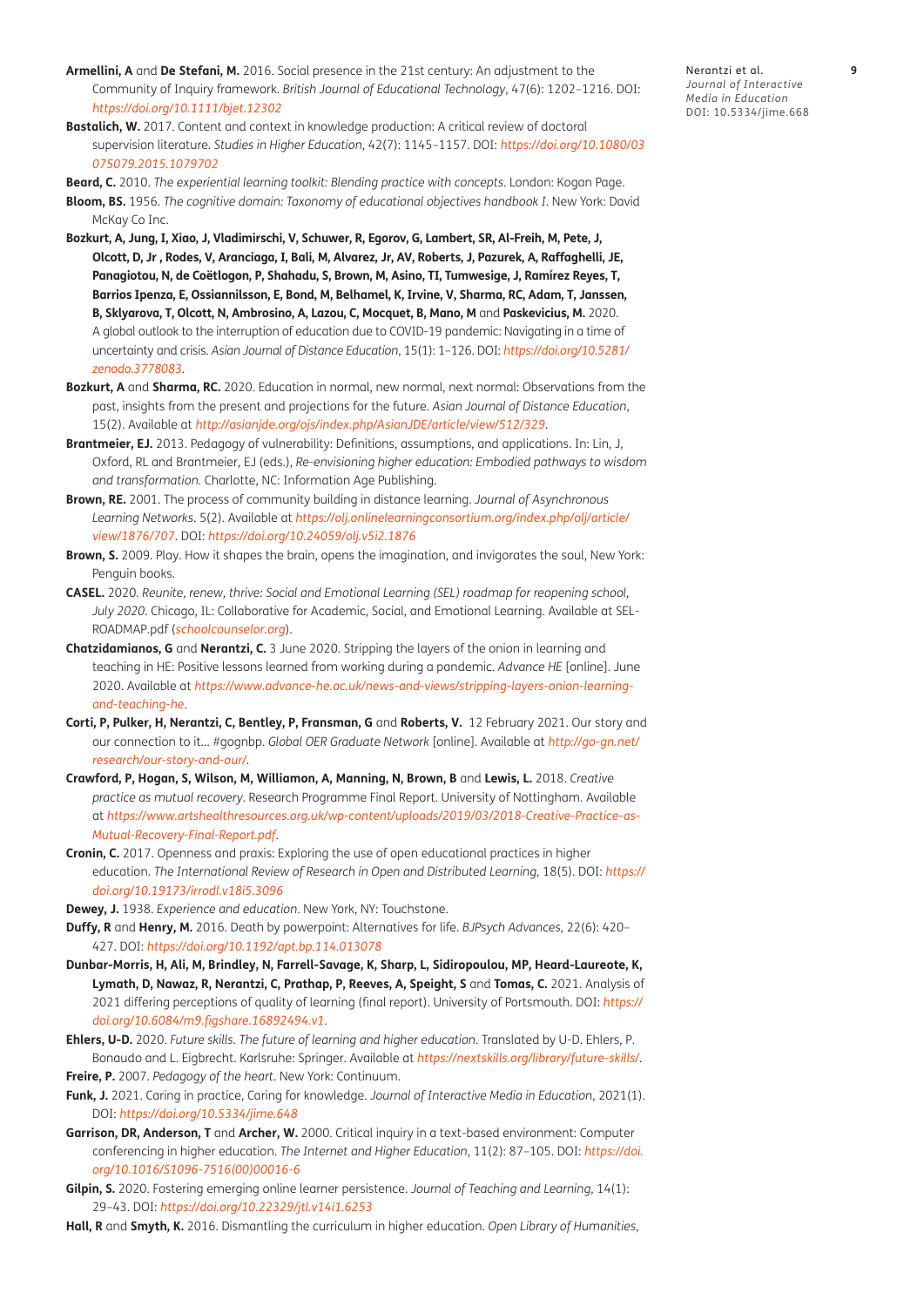- <span id="page-10-0"></span>**Harrow, A.** 1972. *A taxonomy of psychomotor domain: A guide for developing behavioral objectives.* New York: David McKay.
- **hooks, b.** 1994. *Teaching to transgress, Education as the practice of freedom*. Oxon: Routledge. DOI: *[https://doi.org/10.3366/para.1994.17.3.270](https://doi.org/10.3366/para.1994.17.3.270 )*
- **Jackson, NJ.** 2015. Finding our element. *Creative Academic Magazine*, 1, February 2015, 32–37. Available at *<http://www.creativeacademic.uk/magazine.html>*.
- **James, A** and **Brookfield, S.** 2014. *Engaging imagination. Helping students become creative and reflective thinkers*. San Francisco, CA: Jossey-Bass.
- **James, A** and **Nerantzi, C.** (eds.) 2019. *The power of play in higher education. Creativity in tertiary learning*. London: Palgrave. DOI: *<https://doi.org/10.1007/978-3-319-95780-7>*
- **Jeffs, T** and **Smith, MK.** 2005. *Informal education, conversation, democracy and learning.* 3rd ed. Derby: Heretics Press.
- **Judson, G.** 4 September 2019. Higher Education in the digital age: Imagination matters. *imaginED* [online]. Available at *[http://www.educationthatinspires.ca/2019/09/04/higher-education-in-a-digital](http://www.educationthatinspires.ca/2019/09/04/higher-education-in-a-digital-age-imagination-matters/)[age-imagination-matters/](http://www.educationthatinspires.ca/2019/09/04/higher-education-in-a-digital-age-imagination-matters/)*.
- **Killen, C** and **Langer-Crame, M.** 2020. *Student digital experience insights survey 2020: UK higher education findings*. JISC. Available at *[https://www.jisc.ac.uk/reports/student-digital-experience-insights-survey-](https://www.jisc.ac.uk/reports/student-digital-experience-insights-survey-2020-uk-higher-education)[2020-uk-higher-education](https://www.jisc.ac.uk/reports/student-digital-experience-insights-survey-2020-uk-higher-education)*.
- **Krathwohl, DR, Bloom, BS** and **Masia, BB.** 1964. *Taxonomy of educational objectives, handbook II: Affective domain.* New York: McKay.
- **Lister, K, Seale, J** and **Douce, C.** 2021. Mental health in distance learning: A taxonomy of barriers and enablers to student mental wellbeing. *Open Learning: The Journal of Open, Distance and e-Learning*. DOI: *<https://doi.org/10.1080/02680513.2021.1899907>*
- **Macintyre, R.** 3 November 2016. The porous university. *Open Educational Practices in Scotland* [online]. Available at *<https://oepscotland.wordpress.com/2016/11/03/the-porous-university/>*.
- **Mantai, L.** 3 October 2017. Pracademics Teaching during the PhD. *Teche Maquarie University's Learning and Teaching* [online]. Available at *<http://teche.ltc.mq.edu.au/pracademics-teaching-phd/>*.
- **Murphy, M** and **Brown, T.** 2012. Learning as relational: Intersubjectivity and pedagogy in higher education. *International Journal of Lifelong Education*, 31(5): 643–654. DOI: *[https://doi.org/10.1080/0](https://doi.org/10.1080/02601370.2012.700648 ) [2601370.2012.700648](https://doi.org/10.1080/02601370.2012.700648 )*
- **Nelson, R.** 2018. *Creativity crisis. Towards a post-constructivist educational future*. Clayton, Victoria: Monash University Publishing.
- **Nerantzi, C**. 2015. A playground model for creative professional development. *Exploring Play in Higher Education*, *Creative Academic Magazine, 2A*, June 2015, 40–50. Available at *[http://www.](http://www.creativeacademic.uk/uploads/1/3/5/4/13542890/cam_2a.pdf) [creativeacademic.uk/uploads/1/3/5/4/13542890/cam\\_2a.pdf](http://www.creativeacademic.uk/uploads/1/3/5/4/13542890/cam_2a.pdf)*.
- **Nerantzi, C.** 2017. *Towards a framework for cross-boundary collaborative open learning in cross*institutional academic development. PhD thesis. Edinburgh: Edinburgh Napier University.
- **Nerantzi, C.** 2019a. The playground model revisited, a proposition to boost creativity in academic development. In: James, A and Nerantzi, C (eds.), *The power of play*, 317–332. London: Palgrave.
- **Nerantzi, C.** 2019b. The role of crossing boundaries in collaborative open learning in cross-institutional academic development. *Research in Learning Technology*, 27[.](https://doi.org/10.25304/rlt.v27.2111 ) (Last accessed 10 February 2021). DOI: *[https://doi.org/10.25304/rlt.v27.2111](https://doi.org/10.25304/rlt.v27.2111 )*
- **Nerantzi, C.** 22 October 2020. GOGN Fellowship project: Co-creating an open picture book about open education. *Global OER Graduate Network* [online]. Available at: *[http://go-gn.net/research/fellowship](http://go-gn.net/research/fellowship-open-picture-book/)[open-picture-book/](http://go-gn.net/research/fellowship-open-picture-book/)*.
- **Nerantzi, C** and **Chatzidamianos, G.** 2020. Moving to block teaching during the COVID-19 pandemic. *International Journal of Management and Applied Research*, 7(4): 482–495. DOI: *[https://](https://doi.org/10.18646/2056.74.20-034) [doi.org/10.18646/2056.74.20-034](https://doi.org/10.18646/2056.74.20-034)*
- **Nerantzi, C** and **Gossman, P.** 2018. Cross-boundary communities, an alternative vision for academic development. *Compass: Journal of Learning and Teaching*, 11(2). DOI: *[https://doi.org/10.21100/](https://doi.org/10.21100/compass.v11i2.800) [compass.v11i2.800](https://doi.org/10.21100/compass.v11i2.800)*
- **Nerantzi, C, Pulker, H, Bentley, P, Corti, P, Roberts, V, Fransman, G, Frank, O** and **Mathers, B.** 21 March 2021. *Together*. GO-GN Picture Book Team. *<https://zenodo.org/record/4703978#.YXrBjZ7MKM8>*.
- **Nussbaum, B.** 2013. *Creative intelligence. Harnessing the power to create, connect, and inspire*. New York: Harper Business.
- **Palmer, PJ.** 2007. *The courage to teach. Exploring the inner landscape of a teacher's life.* San Francisco: Jossey-Bass.
- **Pulker, H** and **Nerantzi, C.** In press. The fact that we suspended judgement and appreciated each other made a huge difference, the story about a collaboration to create the open picture book Together. In: Abegglen, S, Burns, T and Sinfield, S (eds.), *It's a collaborative affair: Fifty case studies of innovative practice in and across higher education.* Manuscript submitted for publication.
- **Ramsden, P.** 2008. *The future of higher education: Teaching and the student experience*. London:

Nerantzi et al. **10** *Journal of Interactive*